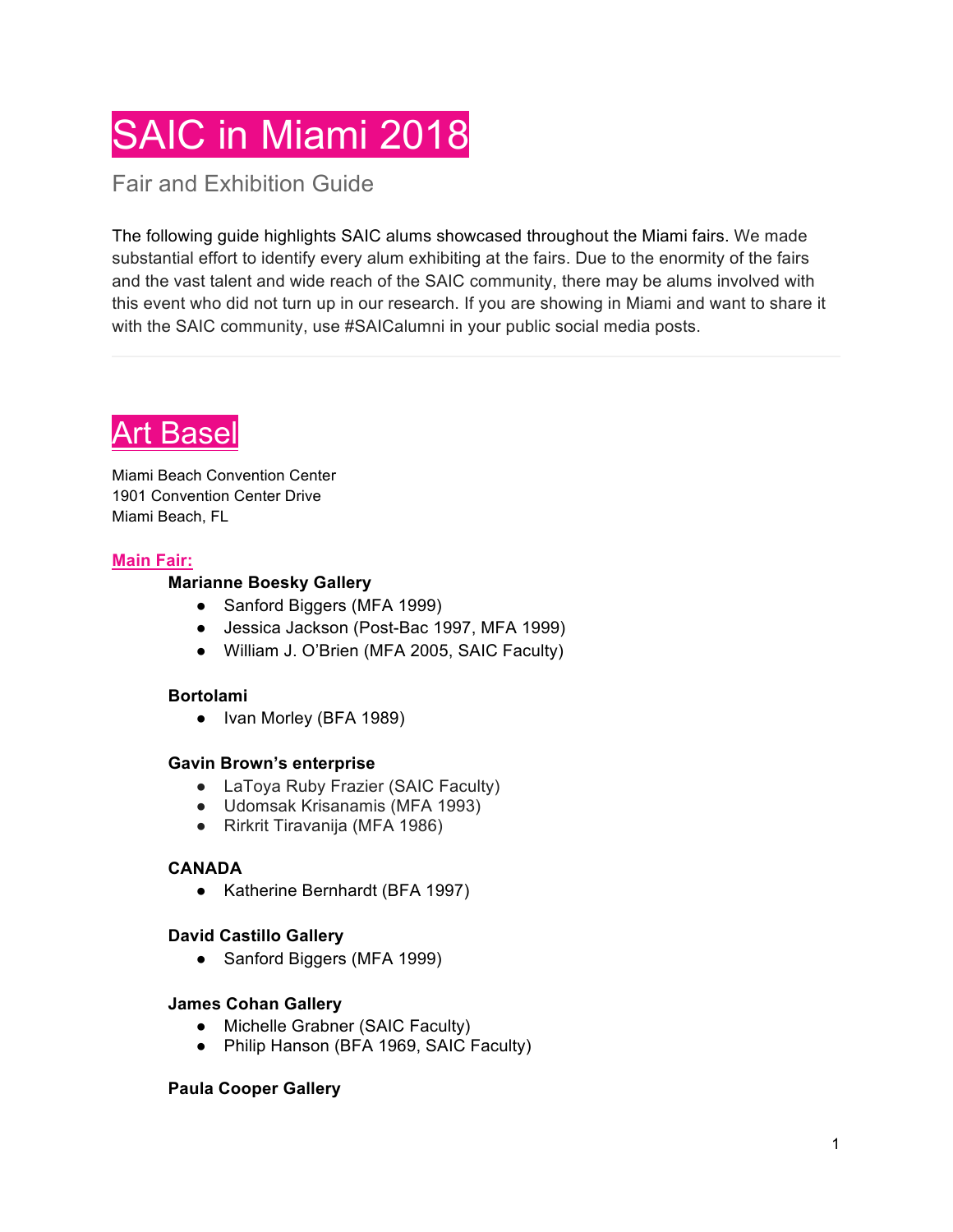- Michael Hurson (DIP 1963)
- Claes Oldenburg (SAIC 1951 –54)

#### **Corbett vs. Dempsey**

John Corbett (SAIC Faculty), Owner James Dempsey (BFA 1991), Owner Katie Cato (MFA 2018), Registrar Megan Finch (BFA 2016), Preparator

- 
- Robert Barnes (BFA 1956)<br>● Margot Bergman (SAIC Unknown)
- Brian Calvin (MFA 1994)
- Robert Donley (BFA 1960, MFA 1966)
- Ed Flood (BFA 1967, MFA 1969)
- Magalie Guérin (MFA 2011)
- Philip Hanson (BFA 1969, SAIC Faculty )
- David Hartt (MFA 1994)
- Thomas Kapsalis (MA 1957)
- Gina Litherland (BFA 1984)
- Robert Lostutter (SAIC 1958–62)
- Rebecca Morris (MFA 1994)
- Albert Oehlen (HON 2015)
- Celeste Rapone (MFA 2013, SAIC Faculty)
- Christina Ramberg (BFA 1968, MFA 1973)
- Seymour Rosofsky (BFA 1949, MFA 1951)
- Barbara Rossi (MFA 1970, Faculty Emeritus )
- Rebecca Shore (BFA 1981)
- Diane Simpson (BFA 1971, MFA 1978)
- Karl Wirsum (BFA 1962, HON 2016)
- Jimmy Wright (BFA 1967)
- Molly Zuckerman-Hartung (MFA 2007)

# **DC Moore Gallery**

- Claire Sherman (MFA 2005, SAIC Faculty)
- Jimmy Wright (BFA 1967)

# **Richard Gray Gallery**

Valerie Carberry (BFA 1993), Partner Raven Munsell (Dual MA 2014), Director Nico Gardner (MFA 2013), Artist Liaison

- Rashid Johnson (SAIC 2003-04)
- David Klamen (MFA 1985)
- Ellen Lanyon (BFA 1948, HON 2007)
- Jim Lutes (MFA 1982, SAIC Faculty)
- Jaume Plensa (HON 2005)
- Evelyn Statsinger (BA 1949)

# **Kavi Gupta Gallery**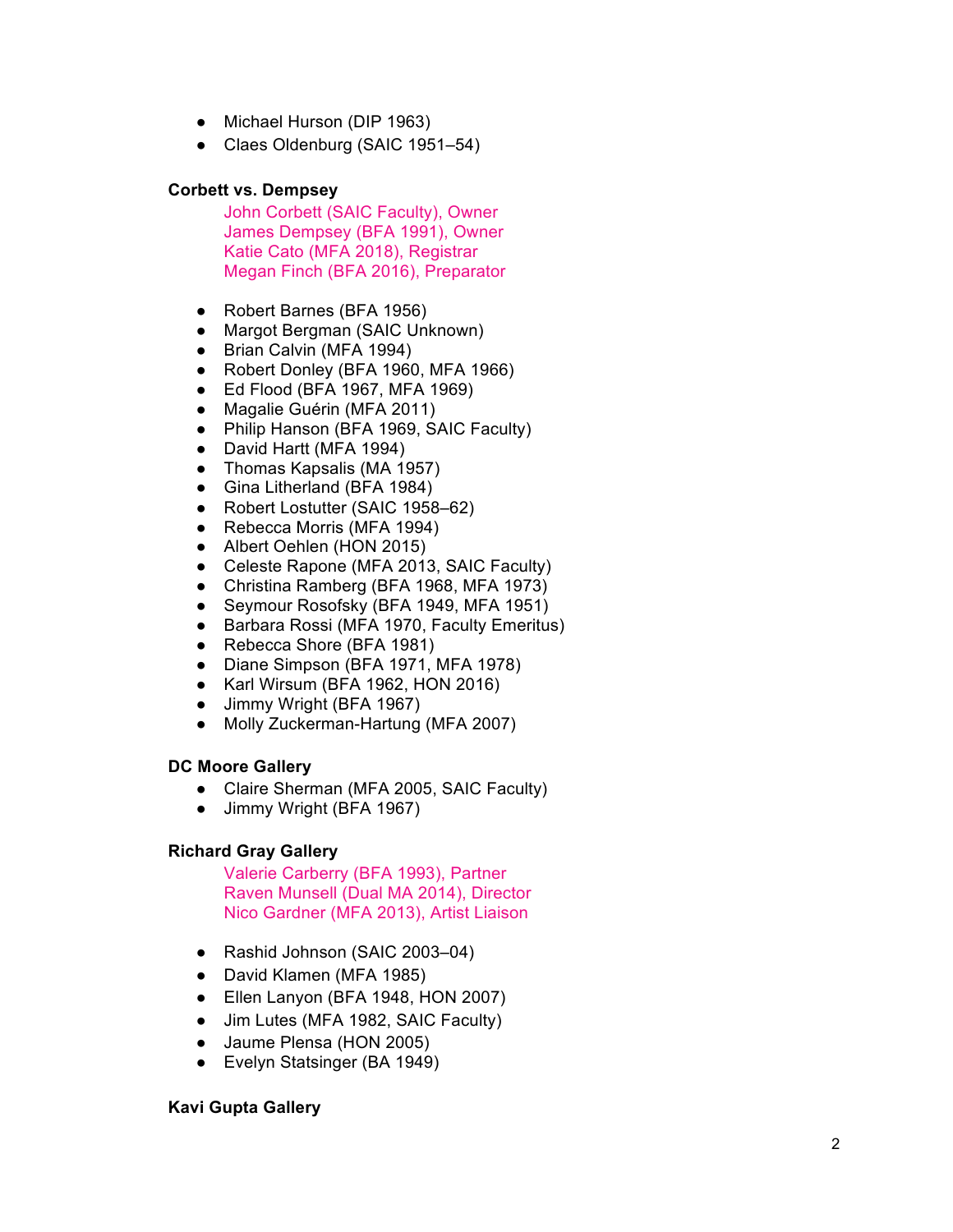Cameron Clayborn (BFA 2016), Gallery Assistant/ Project Assistant Jessica Campbell (MFA 2014), Publications & Programming Director David Mitchell (BFA 2012), Exhibition/Operations Manager

- Tony Tasset (MFA 1985)
- Roger Brown (BFA 1968, MFA 1970)

#### **Rhona Hoffman Gallery**

Rhona Hoffman (HON 2015)

- Luis Gispert (BFA 1995)
- Leon Golub (BFA 1949, MFA 1950, HON 1982)
- Jacob Hashimoto (BFA 1996)
- Judy Ledgerwood (MFA 1984)
- John Preus (SAIC 2002–03)
- Jackie Saccoccio (MFA 1998)
- Nancy Spero (BFA 1949)
- Siebren Versteeg (BFA 1995)

#### **Anton Kern Gallery**

- Brian Calvin (MFA 1994)
- Aliza Nisenbaum (BFA 2001, MFA 2005)

#### **Kukje Gallery**

Jessica YeaJung Park (BFA 2014), Associate Director, Sales Team

# **Lévy Gorvy**

- Jeff Koons (SAIC 1975–76, HON 2008)
- Joan Mitchell (BFA 1947)

#### **Matthew Marks Gallery**

● Suellen Rocca (BFA 1964, HON 2016)

# **Metro Pictures**

- Paulina Olowska (SAIC 1994–95)
- Trevor Paglen (MFA 2002)

# **David Nolan Gallery**

- David Hartt (MFA 1994)
- Jim Nutt (BFA 1967, HON 2016)
- Christina Ramberg (BFA 1968, MFA 1973)
- Ray Yoshida (BFA 1953)

# **P.P.O.W**

● Joe Houston (SAIC 1981–84)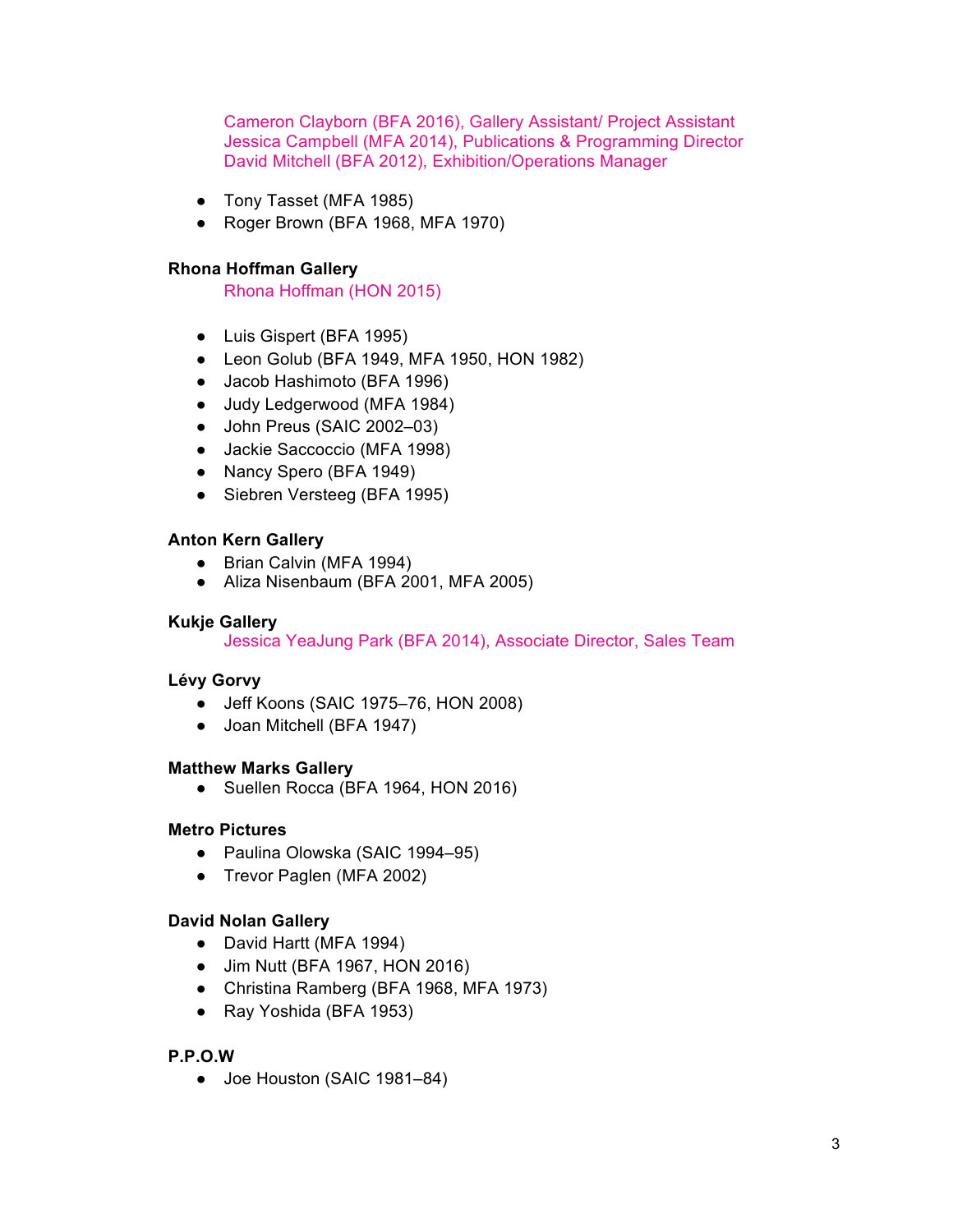#### **Roberts Projects (Art Basel Nova Sector)**

Julie Roberts (BFA 1990), Gallery Co-Owner Pui Pui Tran (BFA 2016), Archivist

• Jeffrey Gibson (BFA 1995)

#### **Salon 94**

● Judy Chicago (HON 2018)

#### **Sikkema Jenkins & Co.**

- william cordova (BFA 1996)
- Jeffrey Gibson (BFA 1995)

#### **Jessica Silverman Gallery**

- Judy Chicago (HON 2018)
- Matthew Angelo Harrison (BFA 2012)
- Margo Wolowiec (BFA 2007)

#### **Fredric Snitzer Gallery**

● Marìa Martìnez-Cañas (MFA 1984)

#### **Susanne Vielmetter Los Angeles Projects**

Ariel L. Pittman (Dual MA 2011), Exhibitions Director

- Rodney McMillian (Post-Bac 2000)
- Angel Otero (BFA 2007, MFA 2009)

#### **David Zwirner**

Branwen Jones (MA 2005), Director Jonathan Laib (SAIC 1992), Director

- Jeff Koons (SAIC 1975–76, HON 2008)
- Kerry James Marshall (HON 2017)
- Joan Mitchell (BFA 1947, MFA 1950)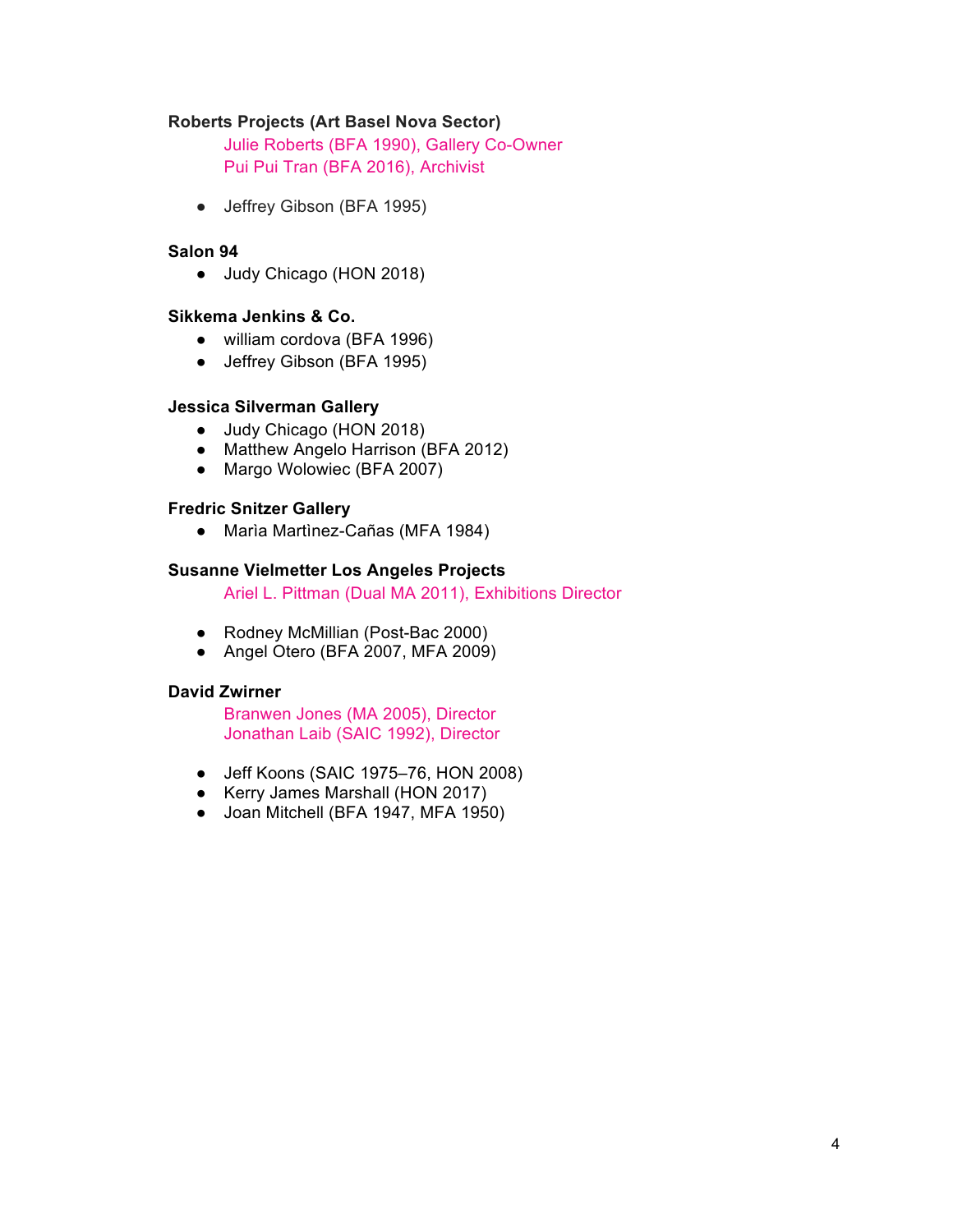# **Art Basel Conversations**

Miami Beach Convention Center Auditorium, West Lobby

Saturday, December 8

- Judy Chicago (HON 2018) Artist Talk 2:30–3:30 p.m.
- Jeffrey Gibson (BFA 1995) Museum Talk | Diversifying Collections—Indigenous Art 5:30–6:30 p.m.

Sunday, December 9

• Nato Thompson (MA 2001) Faith Wilding (Faculty Emeritus) Artworld Talk | Performance as Repair 2:30–3:30 p.m.



Ice Palace Studios 1400 North Miami Avenue Miami, FL

# **Rachel Uffner Gallery**, booth 4.08/5.07

• Molly Zuckerman-Hartung (MFA 2007)

# **Chicago-based galleries:**

# **Shane Campbell Gallery**

- Chris Bradley (MFA 2010, SAIC Faculty)
- David Leggett (MFA 2007)
- Tony Lewis (MFA 2012)
- Jason Meadows (BFA 1994)
- William J. O'Brien (MFA 2005, SAIC Faculty)
- Zak Prekop (MFA 2008)
- Amanda Ross-Ho (BFA 1998)

# **Document Gallery**

- Sterling Lawrence (MFA 2011, SAIC Faculty)
- John Opera (MFA 2005)
- Andrew Norman Wilson (MFA 2011)

# **Patron Gallery**

- Jennie C. Jones (BFA 1991)
- Alex Chitty (MFA 2008, SAIC Faculty)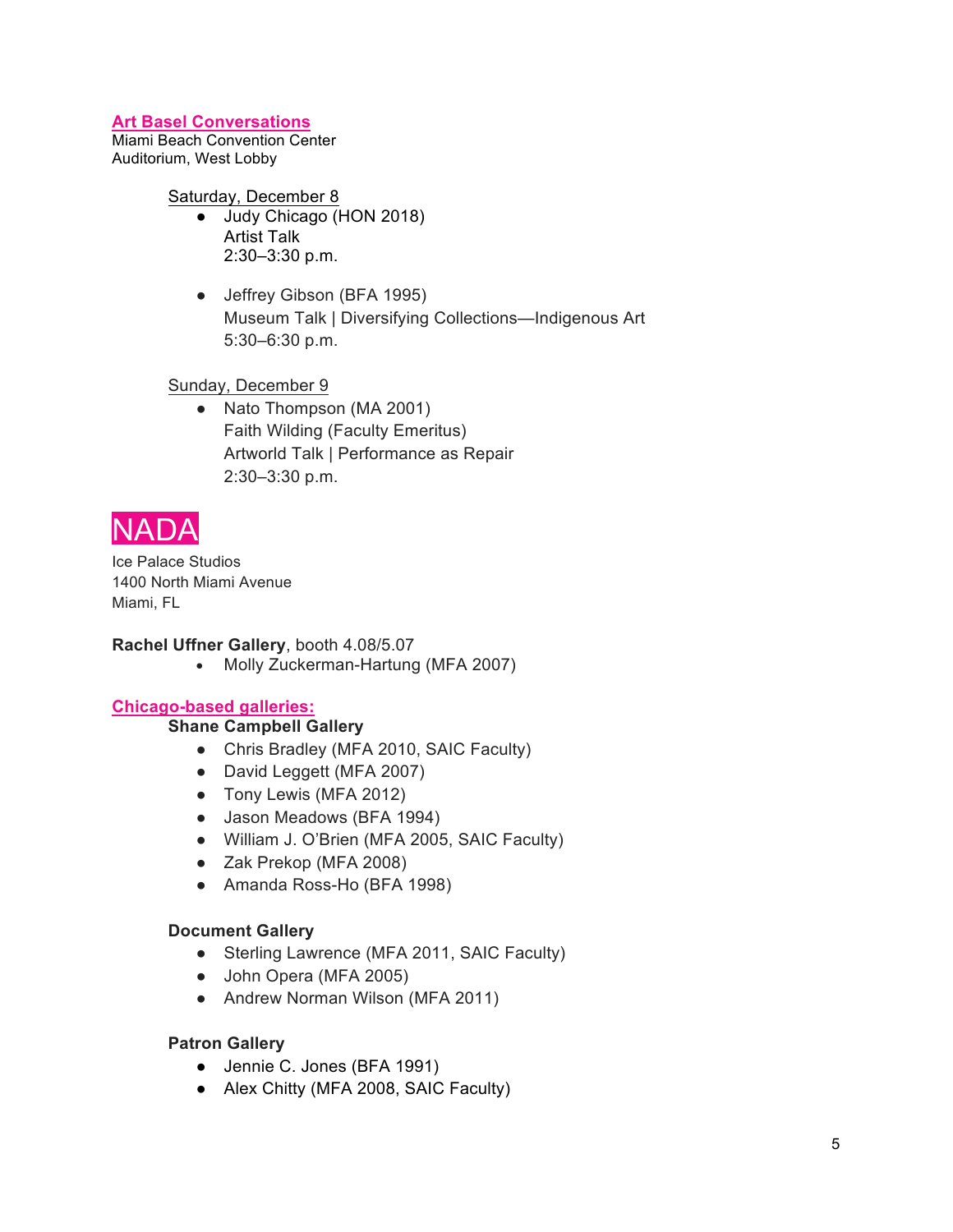#### **Regards**

- Nazafarin Lotfi (MFA 2011)
- John Pittman (MFA 1973)

#### **Western Exhibitions**

- Jessica Campbell (MFA 2014)
- Lilli Carré (BFA 2006)

# **NADA Projects:**

# **A.I.R. Gallery**

● Negin Sharifzadeh (BFA 2010)



The Alfred I. DuPont Building 169 East Flagler Street Miami, FL

# **Curatorial Focus:**

Organized in two exhibitions curated by Mikhaile Solomon and william cordova (BFA 1996), and introducing its inaugural exhibition of presentations by select national and international galleries from Miami to London, PRIZM will present a global program examining the articulation of narratives in Africa and the African diaspora through varying degrees of currency; the most overt being economic currency, but also, cultural, social, political, and even spiritual currencies.

# **Special Projects:**

*transceivers: channels, outlets and forces* Curated by william cordova (BFA 1996) Alums included in exhibition:

- Nyame Brown (BFA 1993)
- Yanira Collado (SAIC 1995)

# *The Dark Horse*

Curated by Mikhaile Solomon

#### Alums included in exhibition:

- Dread Scott (BFA 1989)
- Nyugen Smith (MFA 2016)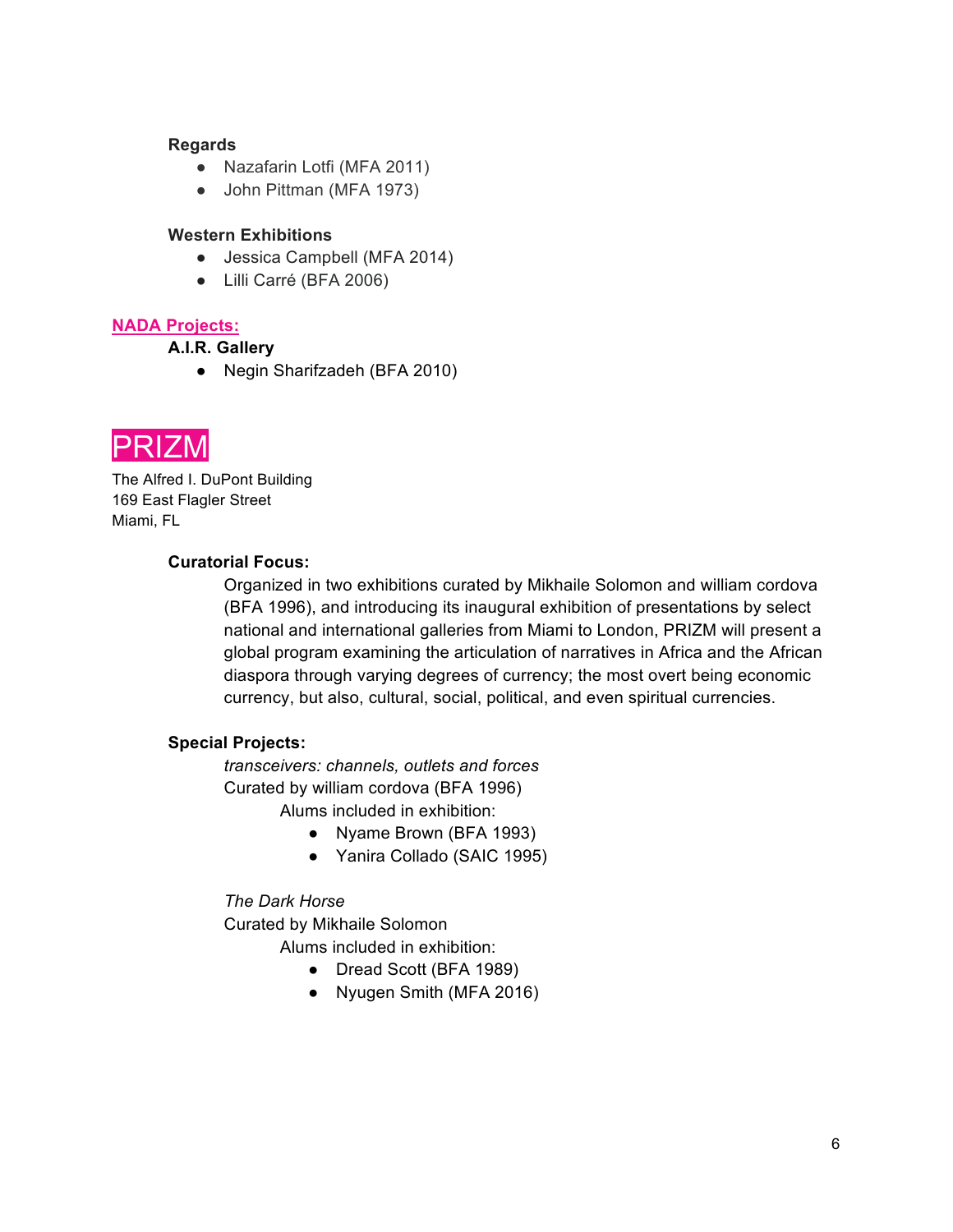

Indian Beach Park 4601 Collins Avenue Miami Beach, FL

# **Carrie Able Gallery**

• Kyungjin Kim (MFA 2016)

# **Danziger Gallery**

● Liz Nielsen (BFA 2002)



Mana Wynwood 318 Northwest 23rd Street Miami, FL

# **Mangrum Studio**

● Joe Mangrum (BFA 1991)



Ocean Drive and 12th Street South Beach, Miami

#### **80M2 Livia Benavides**

● william cordova (BFA 1996)

#### **Aspect/Ratio**

- Iris Bernblum (BFA 1997)
- Jeroen Nelemans (MFA 2007)

# **Davidson Gallery**

Brittany LoSchiavo (BFA 2010), Director

#### **Denk Gallery**

● Nathan Redwood (BFA 2005)

#### **Andrew Rafacz**

Nataliya Kotlova (BFA 2016), Director

# **Bryce Wolkowitz Gallery**

● Yorgo Alexopoulos (BFA 1995)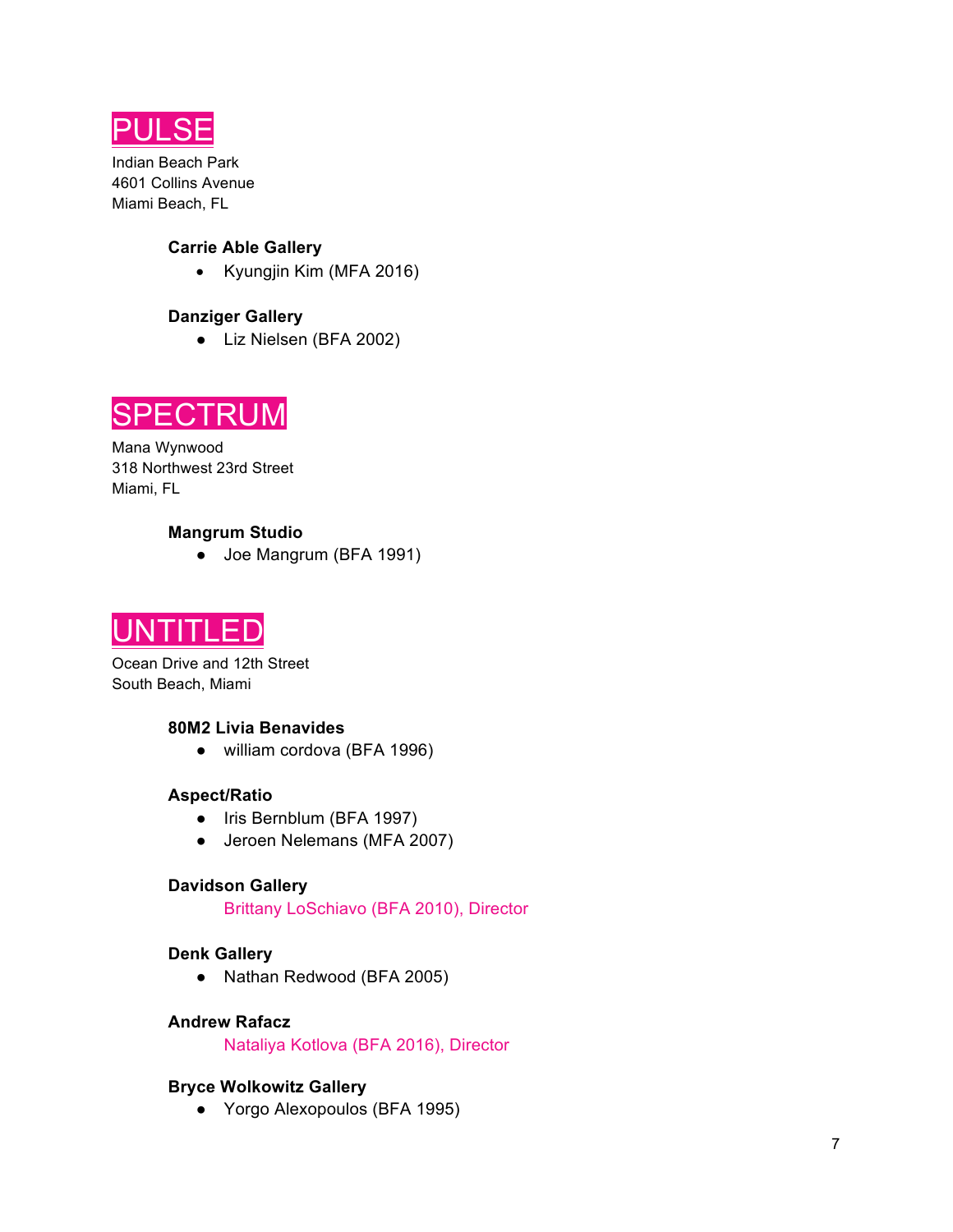# **Zevitas Marcus**

● Brittney Leeanne Williams (BFA 2009)

# **Luis De Jesus Los Angeles**

● Edra Soto (MFA 2000, SAIC Faculty)

# Beyond the Fairs:

# **AfriCOBRA: Messages to the People**

Museum of Contemporary Art North Miami 770 Northeast 125th Street North Miami, FL

Background:

In celebration of Miami Art Week 2018, the Museum of Contemporary Art North Miami will present a groundbreaking exhibition celebrating the founding of AfriCOBRA—the Black artist collective that defined the visual aesthetic of the Black Arts Movement of the 1960s and 1970s. 2018 marks the 50th anniversary of the collective which came out of Chicago.

Exhibiting alums:

- Jae Jarrell (SAIC 1959–62)
- Wadsworth Jarrell (SAIC 1958)
- Barbara Jones-Hogu (BFA 1964)
- Gerald Williams (BFA 1951)

# **Brücke-Pon-Puente**

Bridge Red Studios 12425 Northeast 13th Avenue North Miami, FL

Exhibiting alums:

- Yanira Collado (SAIC 1995)
- william cordova (BFA 1996)
- Peter Hosfeld (BFA 1998)
- Kristen Thiele (BFA 1994)

# **Judy Chicago (HON 2018)**

Institute of Contemporary Art, Miami 61 Northeast 41st Street Miami, FL